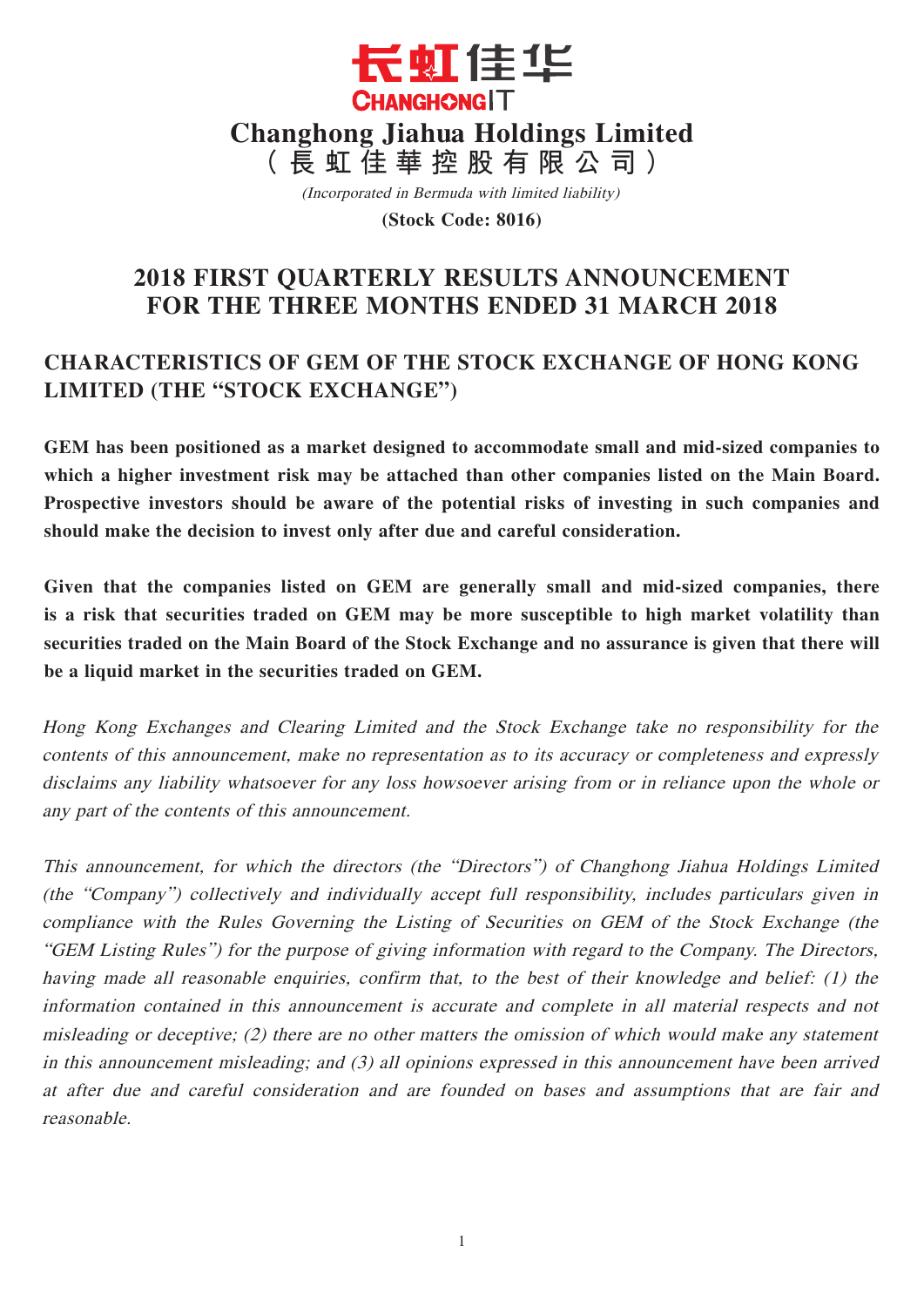## **HIGHLIGHTS**

The unaudited consolidated revenue of the Company (together with its subsidiaries, the "Group") for the three months period ended 31 March 2018 increased by approximately 9.55% to HK\$5,228.91 million as compared with the corresponding period in 2017. For the three months period ended 31 March 2018, the Group recorded a net profit of approximately HK\$61.20 million, representing a increase of approximately 21.51% as compared with the corresponding period in 2017.

### **RESULTS**

The board of Directors (the "Board") of the Company is pleased to announce the unaudited consolidated results of the Company for the three months period ended 31 March 2018, together with the comparative figures for the corresponding period of last year, as follows:

## **CONSOLIDATED STATEMENT OF COMPREHENSIVE INCOME**

For the three months ended 31 March 2018

|                                     |                             | 2018             | 2017        |
|-------------------------------------|-----------------------------|------------------|-------------|
|                                     | <b>Notes</b>                | <b>HK\$'000</b>  | HK\$'000    |
|                                     |                             | <b>Unaudited</b> | Unaudited   |
| <b>Turnover</b>                     | $\mathcal{L}_{\mathcal{L}}$ | 5,228,907        | 4,773,263   |
| Cost of sales                       |                             | (5,037,399)      | (4,604,314) |
| <b>Gross profit</b>                 |                             | 191,508          | 168,949     |
| Other income                        |                             | 3,174            | 1,221       |
| Distribution and selling expenses   |                             | (67, 292)        | (65, 695)   |
| Administrative expenses             |                             | (30, 915)        | (30, 371)   |
| Profit from operation               |                             | 96,475           | 74,104      |
| Finance cost                        |                             | (9,744)          | (6,640)     |
| Profit before taxation              |                             | 86,731           | 67,464      |
| Income tax expense                  | $\overline{4}$              | (25, 531)        | (17,096)    |
| Profit for the period               |                             | 61,200           | 50,368      |
| Profit for the period attributed to |                             |                  |             |
| owners of the Company               |                             | 61,200           | 50,368      |
| <b>Earnings per share</b>           |                             |                  |             |
| Basic and diluted (HK cents)        | 5                           | 2.38             | 1.96        |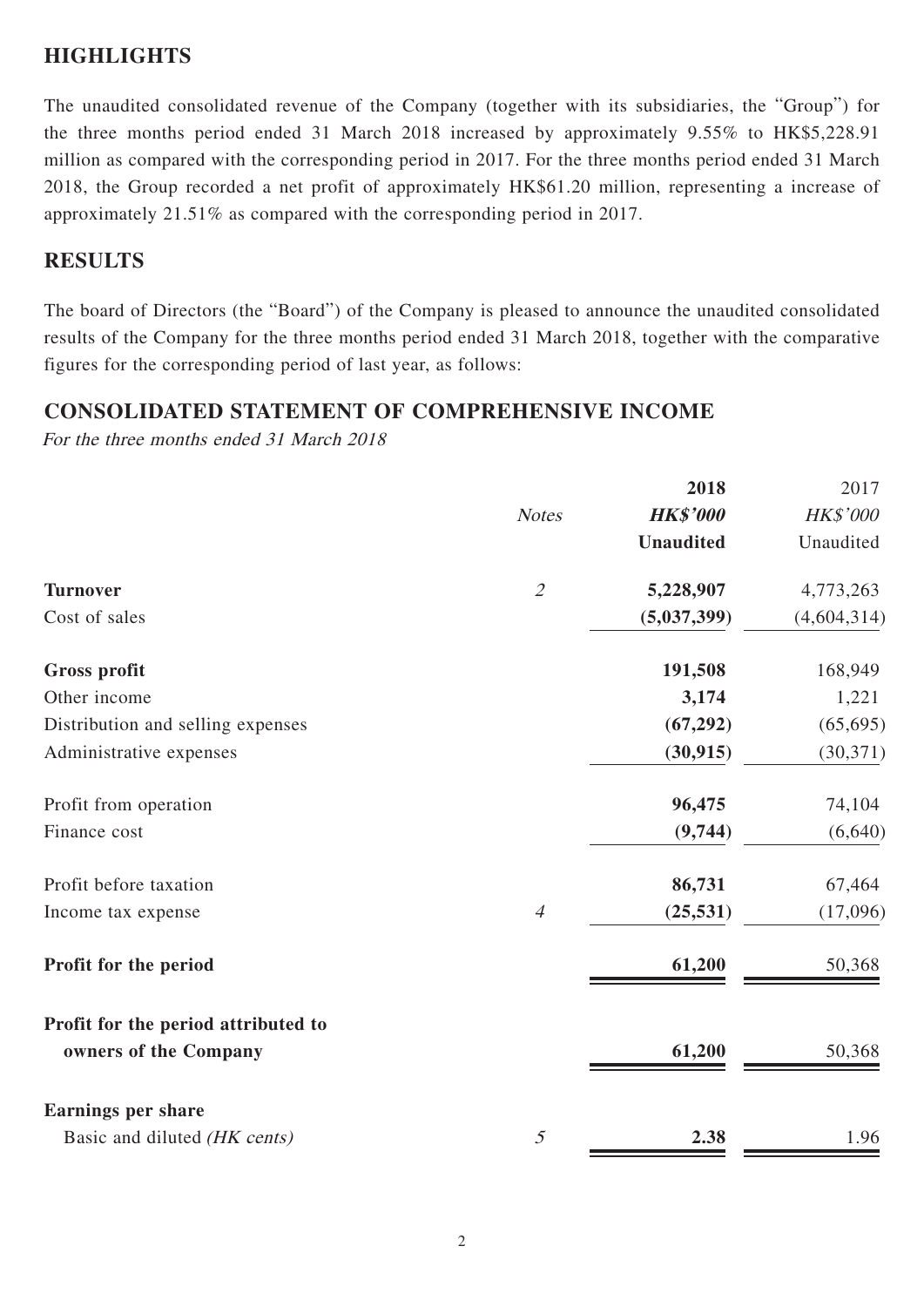### Notes:

#### **1. BASIS OF PREPARATION**

The unaudited quarterly financial statements have been prepared in accordance with Hong Kong Financial Reporting Standards ("HKFRSs") issued by the Hong Kong Institute of Certified Public Accountants (the "HKICPA"). In addition, these financial statements include applicable disclosures required by the GEM Listing Rules and by the Hong Kong Companies Ordinance (Cap. 622).

#### **Comparative Figures**

Certain comparative figures have been reclassified to conform to the current period's presentation. The directors considered that the reclassifications would result in more appropriate manner to reflect the core business of the Group. These reclassifications have no impact on the Group's total equity as at 31 March 2017 or the Group's profit or loss for the period ended 31 March 2017.

### **2. REVENUE**

The principal activities of the Group are the provision of professional integrated information technology ("IT") solutions and services, and distribution of IT corporate products, digital products, own brand products and related parts and components.

Revenue represents net amount received and receivable for the sale of different types of IT products, self developed products, provision of professional integrated IT solutions and services net of corresponding sales related taxes and rebate. The amounts of each significant category of revenue recognised in revenue for the period ended 31 March 2018 and 2017 are as follows:

|                              | 2018<br><b>HK\$'000</b> | 2017<br>HK\$'000 |
|------------------------------|-------------------------|------------------|
| IT Consumer Products         | 2,617,712               | 2,470,847        |
| <b>IT Corporate Products</b> | 1,675,916               | 1,138,768        |
| Others                       | 935,279                 | 1,163,648        |
|                              | 5,228,907               | 4,773,263        |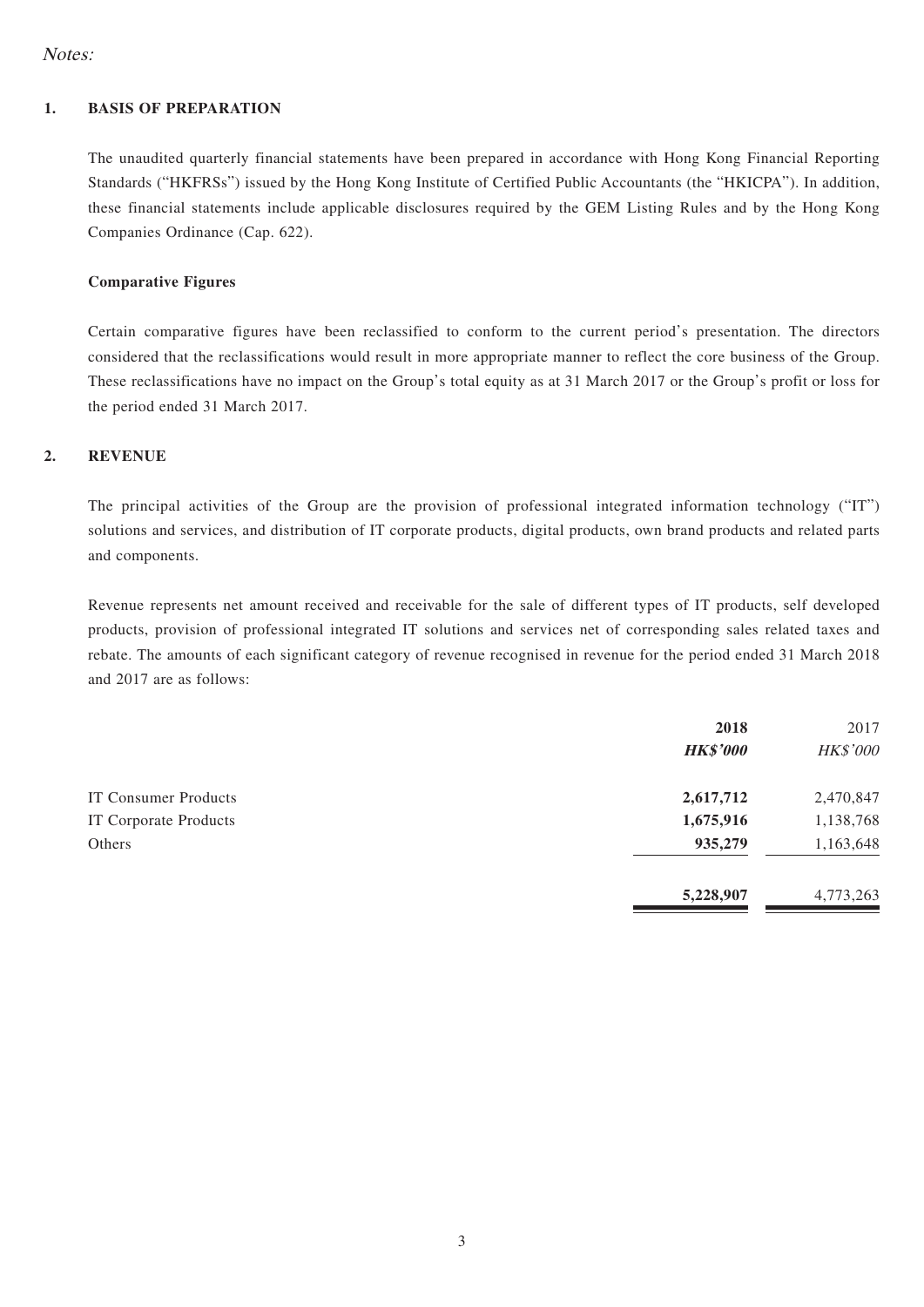#### **3. SEGMENT INFORMATION**

Segment information is reported to the executive directors or management of the Company, being the chief operating decision maker (the "CODM"), for the purposes of making decisions about resource allocation and assessment of segment performance.

The Group's reportable and operating segments are as follows:

- (a) IT Consumer Products distribution of IT consumer products which include mainly personal computers ("PC"), digital products and IT accessories.
- (b) IT Corporate Products distribution of IT corporate products which include mainly storage products, minicomputers, networking products, personal computer servers, intelligent building management system ("IBMS") products and unified communication and contact centre ("UC  $&$  CC") products.
- (c) Others distribution of smartphones and development of its own brand products. The own brand products include but not limited to mobile location-based service ("LBS") products and provision of professional integrated IT solutions and services.

Segment profit represents the profit earned by each segment without allocation of other income, finance costs as well as unallocated head office and corporate expenses. The measure reported to the CODM is for the purposes of resource allocation and performance assessment.

The following is an analysis of the Group's revenue and results by reportable and operating segment:

|                                                | 2018            |                 |                 |                 |
|------------------------------------------------|-----------------|-----------------|-----------------|-----------------|
|                                                | IT              | IT              |                 |                 |
|                                                | Consumer        | Corporate       |                 |                 |
|                                                | <b>Products</b> | <b>Products</b> | <b>Others</b>   | <b>Total</b>    |
|                                                | <b>HK\$'000</b> | <b>HK\$'000</b> | <b>HK\$'000</b> | <b>HK\$'000</b> |
| Revenue                                        |                 |                 |                 |                 |
| External sales                                 | 2,617,712       | 1,675,916       | 935,279         | 5,228,907       |
| <b>Segment profit</b>                          | 49,130          | 58,637          | 10,910          | 118,677         |
| Other income                                   |                 |                 |                 | 3,174           |
| Finance costs                                  |                 |                 |                 | (9,744)         |
| Unallocated head office and corporate expenses |                 |                 |                 | (25,376)        |
| Profit before tax                              |                 |                 |                 | 86,731          |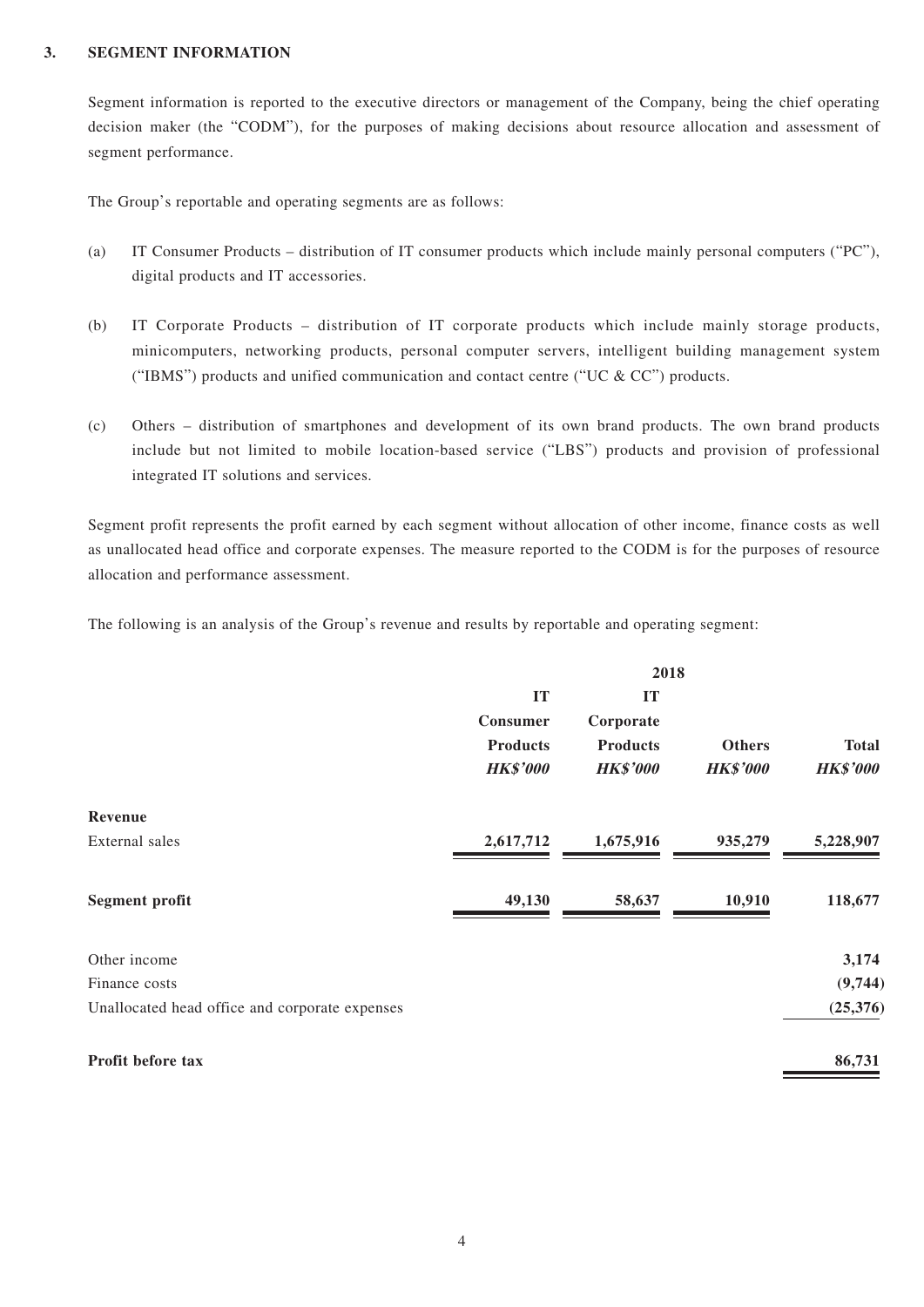|                                                | 2017            |                 |                 |                 |
|------------------------------------------------|-----------------|-----------------|-----------------|-----------------|
|                                                | IT              | IT              |                 |                 |
|                                                | Consumer        | Corporate       |                 |                 |
|                                                | Products        | Products        | Others          | Total           |
|                                                | <b>HK\$'000</b> | <b>HK\$'000</b> | <b>HK\$'000</b> | <b>HK\$'000</b> |
| Revenue                                        |                 |                 |                 |                 |
| External sales                                 | 2,470,847       | 1,138,768       | 1,163,648       | 4,773,263       |
| <b>Segment profit</b>                          | 45,830          | 46,260          | 7,976           | 100,066         |
| Other income                                   |                 |                 |                 | 1,221           |
| Finance costs                                  |                 |                 |                 | (6,640)         |
| Unallocated head office and corporate expenses |                 |                 |                 | (27, 183)       |
| Profit before tax                              |                 |                 |                 | 67,464          |

#### **Geographical information**

The following provides an analysis of the Group's sales by geographical market, based on the origin of the goods:

| 2018            | 2017      |
|-----------------|-----------|
| <b>HK\$'000</b> | HK\$'000  |
| 5,212,148       | 4,762,661 |
| 16,759          | 10,602    |
| 5,228,907       | 4,773,263 |
|                 |           |

#### **4. INCOME TAX EXPENSE**

Pursuant to the rules and regulations of the Bermuda, the Company is not subject to any income tax in the Bermuda.

Hong Kong Profits Tax is calculated at 16.5% of the estimated assessable profit for both periods.

Under the Law of the PRC on Enterprise Income Tax (the "EIT Law") and Implementation Regulation of the EIT Law, the tax rates of the Company's PRC subsidiaries is 25% for the period ended 31 March 2018.

The Group did not have any significant unprovided deferred tax liabilities (including withholding tax) in respect of the period.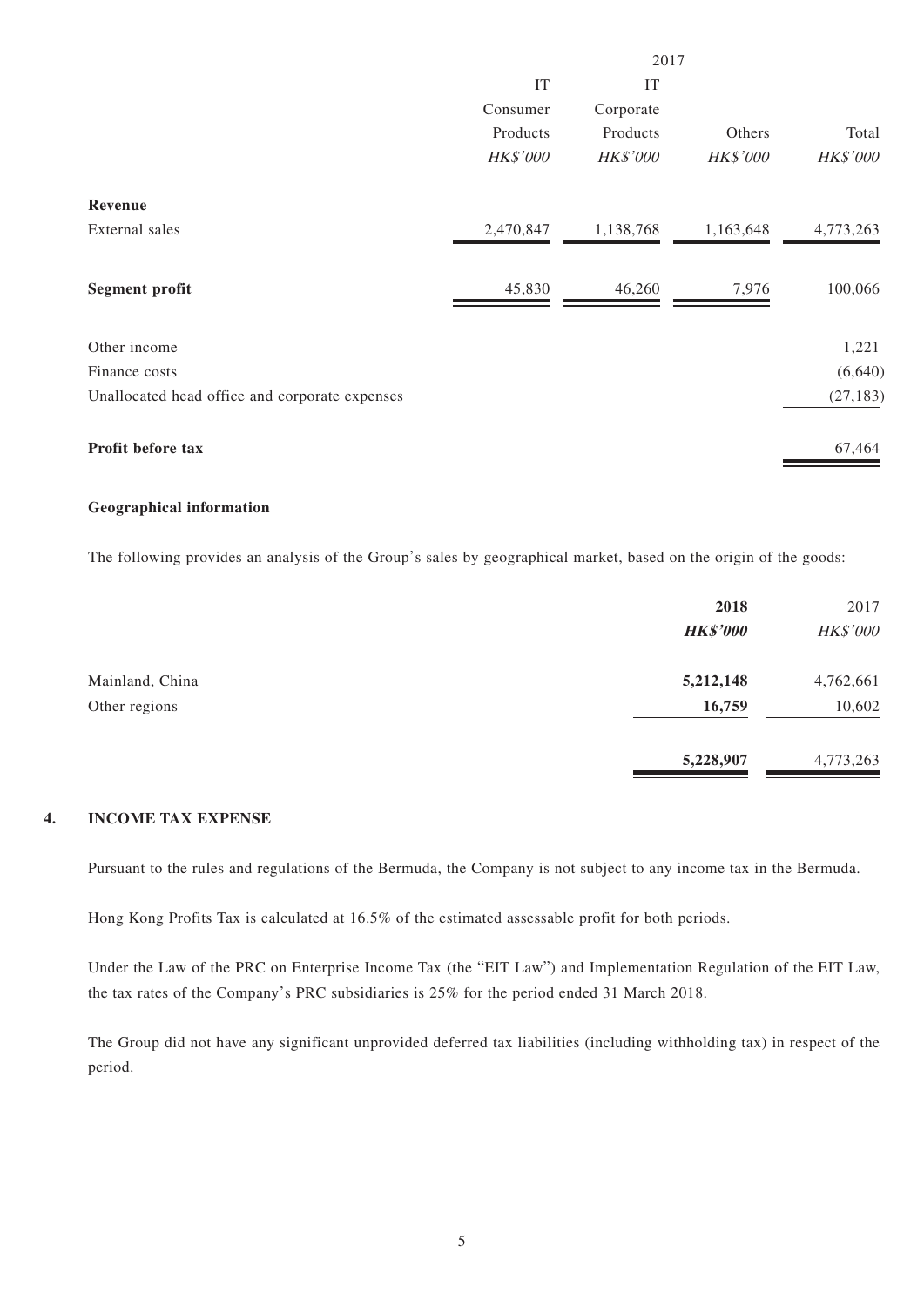### **5. EARNINGS PER SHARE**

The calculation of the basic and diluted earnings per share attributable to owners of the Company is based on the following data:

|                                                                       | For the three months<br>ended 31 March |           |
|-----------------------------------------------------------------------|----------------------------------------|-----------|
|                                                                       | 2018                                   | 2017      |
|                                                                       | <b>HK\$'000</b>                        | HK\$'000  |
| <b>Earnings</b>                                                       |                                        |           |
| Profit for the period attributable to owners of the Company           | 61,200                                 | 50,368    |
|                                                                       | 2018                                   | 2017      |
|                                                                       | <b>HK\$'000</b>                        | HK\$'000  |
| <b>Number of Shares</b>                                               |                                        |           |
| Weighted average number of ordinary shares and convertible preference |                                        |           |
| shares for the purpose of basic and diluted earnings per share        | 2,570,520                              | 2,570,520 |

As there was no diluted shares during the three months ended 31 March 2018 and 2017, the diluted earnings per share was same as basic earnings per share.

### **6. RESERVES**

During the period under review, there was no movement to and from any reserves.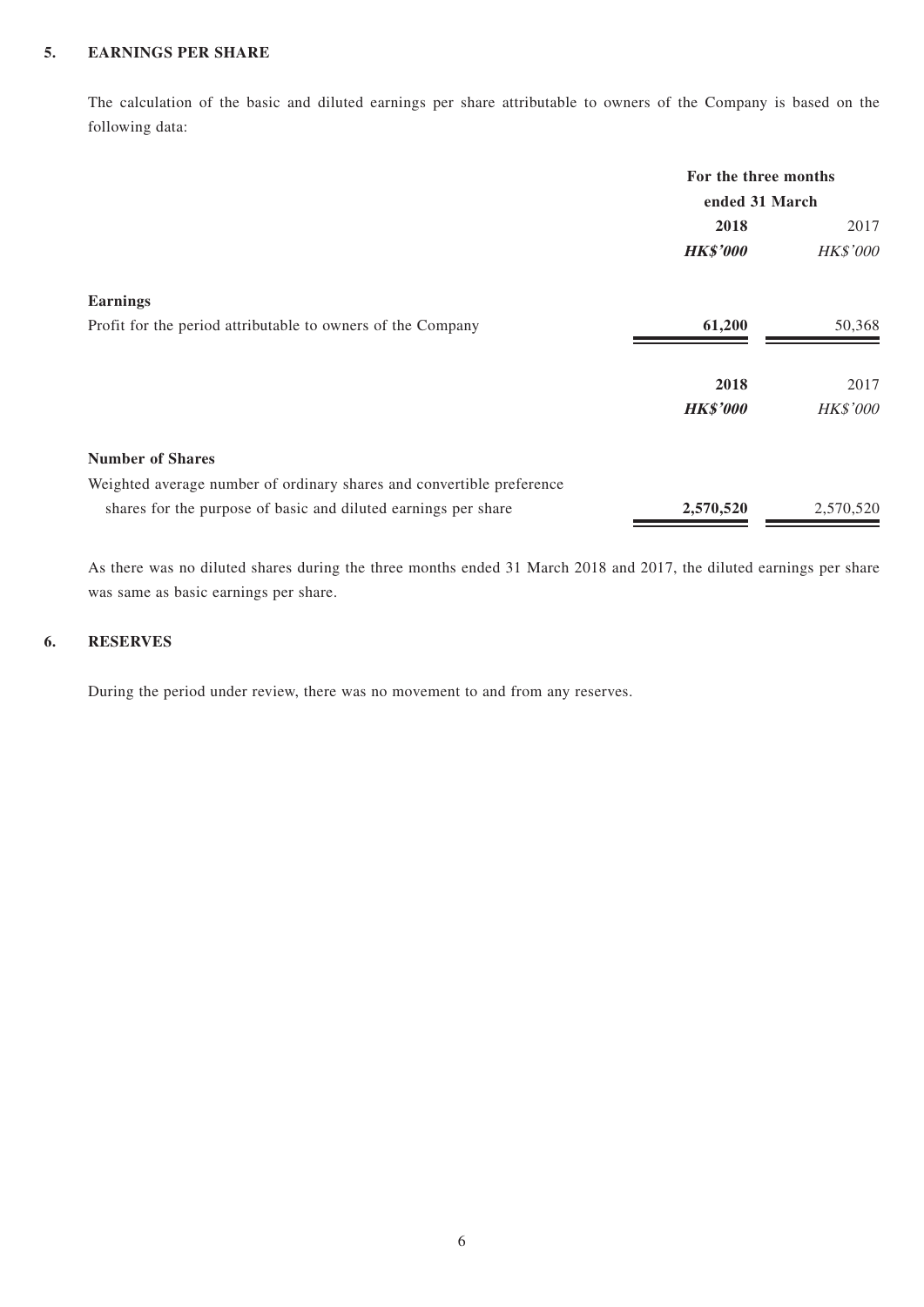### **DIVIDENDS**

The Directors do not recommend the payment of any dividend for the three months period ended 31 March 2018 (2017: Nil).

The Board recommended the payment of final dividend of HK\$0.03 per share in respect of the year ended 31 December 2017. The final dividend is subject to approval by the shareholders of the Company (the "Shareholders") at the forthcoming annual general meeting of the Company to be held on 18 May 2018.

### **AUDIT COMMITTEE**

The audit committee of the Company has reviewed the Group's unaudited consolidated results for the three months period ended 31 March 2018 and has provided advice and comments thereon.

### **BUSINESS REVIEW**

In the first quarter of 2018, China's economy continued to improve in steady pace. In response to the reform of IT technology, product form innovation and channel evolution, the Group has formulated and implemented the business operation policies of "expanding omni-channel, being professional, and developing new distribution and being a partner to help customer grow". In the first quarter of 2018, the Group's IT distribution business maintained a steady growth and successfully introduced a number of emerging products and market leading brands, marking a good start of business growth and model innovation.

For the three months ended 31 March 2018, the Group recorded a revenue of approximately HK\$5,228.91 million, representing an increase of 9.55% as compared with that in the corresponding period of last financial year. The gross profit margin increased by approximately 0.12% to 3.66% as compared with that in the corresponding period of last financial year, due to the decrease in the sale of product lines with lower gross profit margin. Profit attributable to shareholders amounted to approximately HK\$61.20 million, representing an increase of approximately 21.51% as compared with that in the corresponding period of last financial year. Basic earnings per share amounted to HK2.38 cents, representing an increase of approximately HK0.42 cents as compared with HK1.96 cents in the corresponding period of last financial year.

The Group continued to intensify its efforts in optimising its information construction and business process and improve its operation management efficiency. By adhering to the stringent credit management and accounts receivable management, the receivable risks were managed and controlled effectively. During the first quarter of 2018, the Group achieved effective expenses control, leading to a year-on-year decrease in overall spending.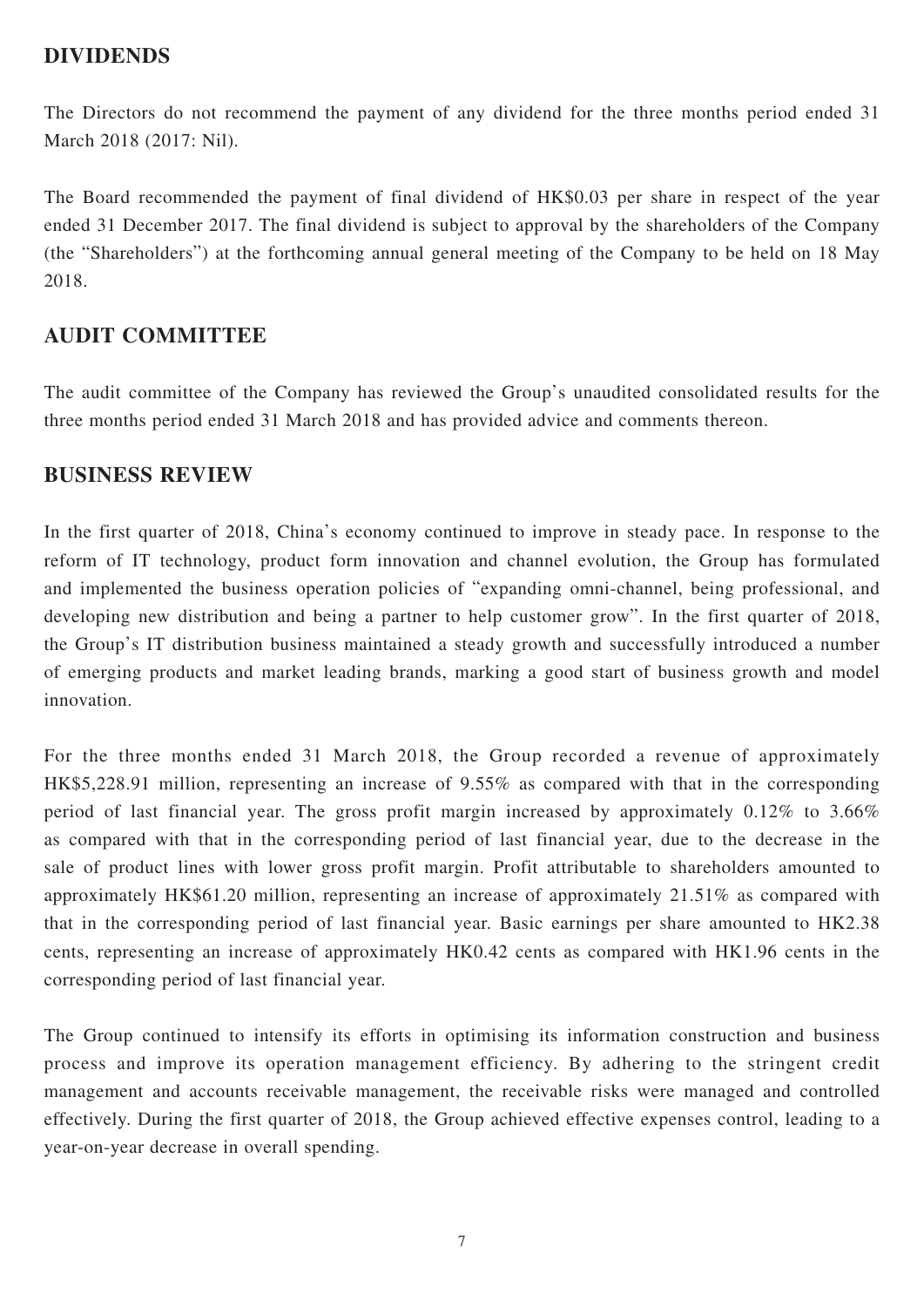The analysis of three reportable and operating segments of the Company for the three months ended 31 March 2018 are as follow:

**IT consumer products distribution business:** the key product lines of this business segment maintained a sizeable increase, and signed contracts with several new well-known brand suppliers, enriching the product portfolio. The Internet distribution business actively explored new product lines and different forms of channels so as to explore diversified channel cooperation. The revenue of this business segment increased by 5.94% to HK\$2,617.71 million as compared with the corresponding period of last year whilst its profit increased by 7.20% to HK\$49.13 million.

**IT corporate products distribution business:** this business segment has tapped the customer resources of the industry in depth to form industrial IT product solutions and professional service capabilities, driving sales of multiple product lines. In terms of cloud computing, the Group actively explored MSP (Management Service Provider) service cooperation with mainstream cloud computing providers, to help domestic companies develop cloud computing applications. Revenue from this business segment increased by 47.17% to HK\$1,675.92 million as compared with the corresponding period of last year. Profit from this business segment increased by 26.76% to HK\$58.64 million.

**Other business:** revenue from this business segment decreased by 19.63% to HK\$935.28 million as compared with the corresponding period of last year due to declining sales of smart phones. Profit from this business segment increased by 36.79% to HK\$10.91 million due to the increase in gross profit of IT services business.

## **OUTLOOK**

In 2018, as China further strengthens its economic reform measures such as financial regulation and mitigation of debt risks, the Chinese economy is expected to continue its steady growth. Adhering to the operation policies of "expanding omni-channel, being professional, and developing new distribution and being a partner to help customer grow", the Group will build a full-coverage channel ecosystem and increase the value of supply chain services in response to the development of the Internet. Enterprise level business will accumulate technology solutions and industry solutions and continuously improve professional service capabilities based on demands of upstream and downstream customers, so as to create new value for partners and better returns for shareholders.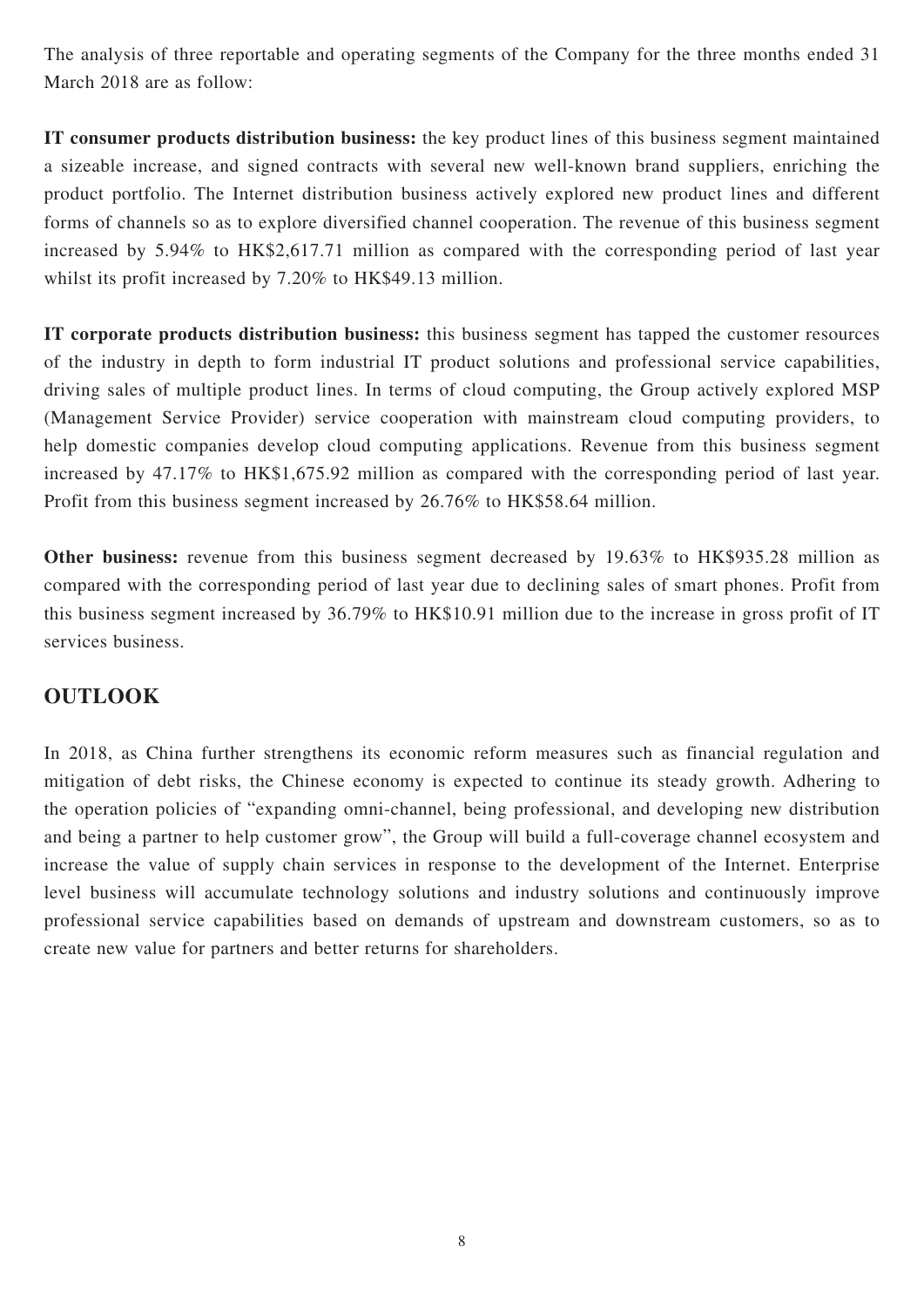# **PURCHASE, SALE AND REDEMPTION OF THE COMPANY'S LISTING SECURITIES**

During the period under review, neither the Company nor any of its subsidiaries had purchased, sold or redeemed any of the Company's listed securities.

## **INTERESTS OF THE DIRECTORS IN THE COMPANY**

As at 31 March 2018, the interests or short positions of the Directors and chief executives of the Company in the ordinary shares of the Company (the "Shares"), underlying Shares or debentures of the Company and its associated corporations (within the meaning of Part XV of the Securities and Futures Ordinance (Chapter 571 of the laws of Hong Kong) (the "SFO")) which are required (a) to be notified to the Company and the Stock Exchange pursuant to Division 7 and 8 of Part XV of the SFO (including interests or short positions which they are taken or deemed to have under such provisions of the SFO); or (b) pursuant to Section 352 of the SFO, to be entered in the register referred to therein; or (c) have to be notified to the Company and the Stock Exchange pursuant to the required standards of dealing by directors as referred to in Rule 5.46 of the GEM Listing Rules were as follows:

|                                         |                                      | Ordinary            | Number of Approximate<br>percentage of |
|-----------------------------------------|--------------------------------------|---------------------|----------------------------------------|
| <b>Name of Director</b>                 | Capacity                             | shares held         | interest                               |
|                                         |                                      |                     | %                                      |
| Mr. Zhu Jianqiu ("Mr. Zhu")<br>(Note a) | Interest in a controlled corporation | $82,415,762 \; (L)$ | 5.67                                   |

Note:

(a) Mr. Zhu is the sole shareholder of the Typical Faith Limited, which in turn held 82,415,762 Shares.

Save as disclosed in this paragraph, as at 31 March 2018, none of the Directors or chief executives of the Company had interests in any securities of the Company or any of its associated corporations (within the meaning of Part XV of the SFO) which are required (a) to be notified to the Company and the Stock Exchange pursuant to Divisions 7 and 8 of Part XV of the SFO (including interests or short positions which they are taken or deemed to have under such provisions of the SFO); or (b) pursuant to section 352 of the SFO, to be entered in the register referred to therein; or (c) have to be notified to the Company and the Stock Exchange pursuant to the required standards of dealing by directors as referred to in Rule 5.46 of the GEM Listing Rules.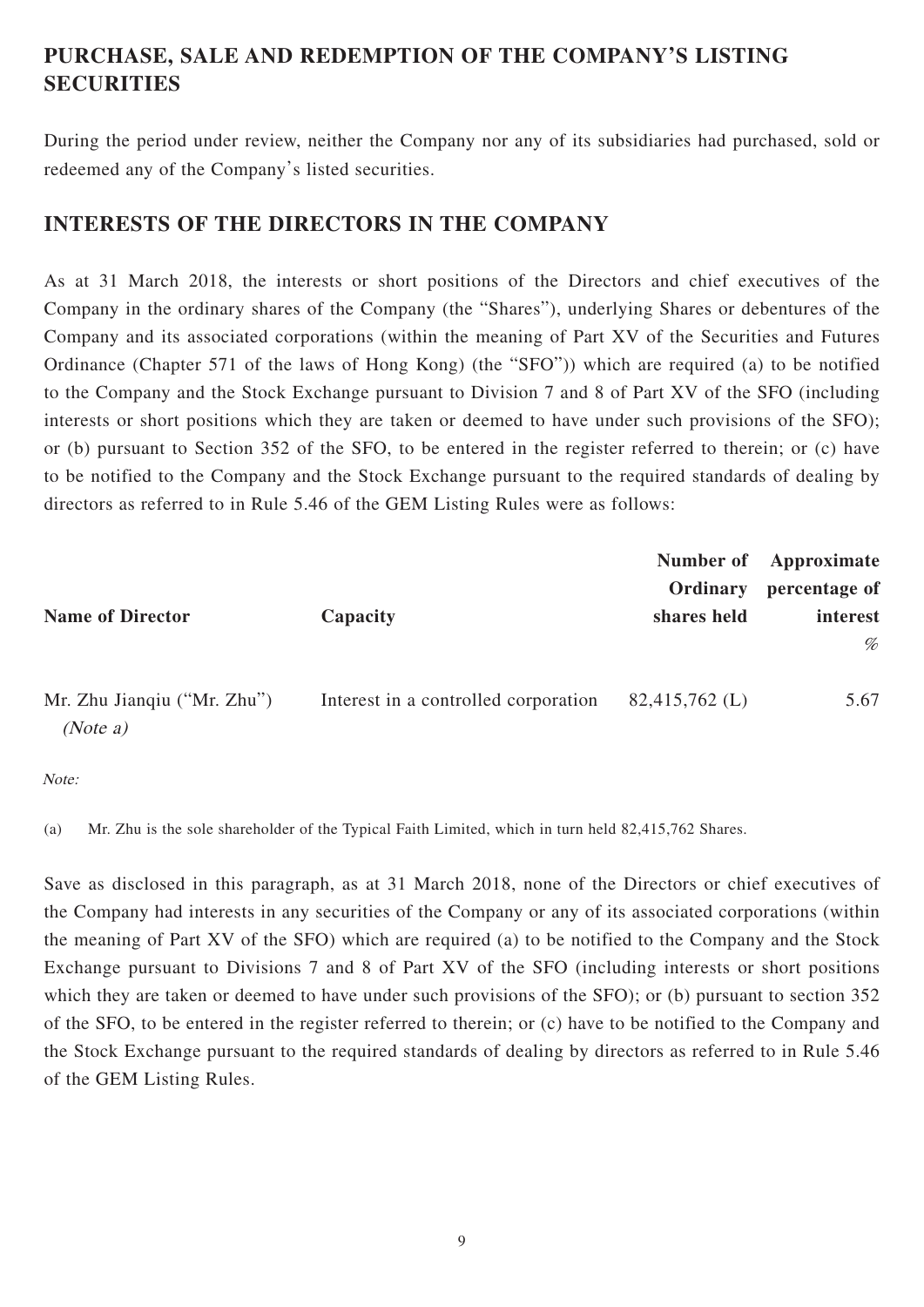# **DIRECTORS' RIGHTS TO ACQUIRE SHARES OR DEBENTURES**

At no time during the three months ended 31 March 2018 were rights to acquire benefits by means of the acquisition of shares in or debentures of the Company granted to any Director or their respective spouse or minor children, or were any such rights exercised by them; or was the Company, its holding company, or any of its subsidiaries a party to any arrangement to enable the directors to acquire such rights in any other body corporate.

## **INTERESTS OF THE SUBSTANTIAL SHAREHOLDERS IN THE COMPANY**

So far as was known to the Directors, as at 31 March 2018, the persons or companies (not being a Director or chief executive of the Company) whose interests in the Shares or underlying Shares or debentures of the Company which would fall to be disclosed or were notified to the Company and the Stock Exchange pursuant to the positions under Divisions 2 and 3 of Part XV of the SFO as recorded in the register required to be kept under section 336 of the SFO or who were directly or indirectly deemed to be interested in 5% or more of the nominal value of any class of share capital carrying rights to vote in all circumstances at general meetings of any member of the Group were as follows:

### **Long positions in Shares**

| Name of substantial shareholder                                                                   | Capacity                           | Class of<br>shares | Number of<br>shares held     | Approximate<br>percentage of<br>interest<br>in relevant<br>class of shares<br>(Notes a)<br>% |
|---------------------------------------------------------------------------------------------------|------------------------------------|--------------------|------------------------------|----------------------------------------------------------------------------------------------|
| Sichuan Changhong Electric Co, Limited                                                            | Interest of controlled corporation | Ordinary           | $1,008,368,000$ (L) (Note b) | 69.32                                                                                        |
| ("Sichuan Changhong")                                                                             | and beneficial owner               | Preference         | $1,115,868,000$ (L) (Note c) | 100.00                                                                                       |
| Changhong (Hong Kong) Trading Limited Interest of controlled corporation                          | and beneficial owner               | Ordinary           | 913,000,000 (L) (Note d)     | 62.76                                                                                        |
| ("Changhong Hong Kong")                                                                           |                                    | Preference         | 1,115,868,000 (L) (Note c)   | 100.00                                                                                       |
| Fit Generation Holding Limited                                                                    | Beneficial owner                   | Ordinary           | 897,000,000 (L)              | 61.66                                                                                        |
| ("Fit Generation")                                                                                |                                    | Preference         | $1,115,868,000$ (L)          | 100.00                                                                                       |
| Sichuan Investment Management<br>Company Limited<br>("Sichuan Investment Management")<br>(Note e) | Beneficial owner                   | Ordinary           | 83,009,340 (L)               | 5.70                                                                                         |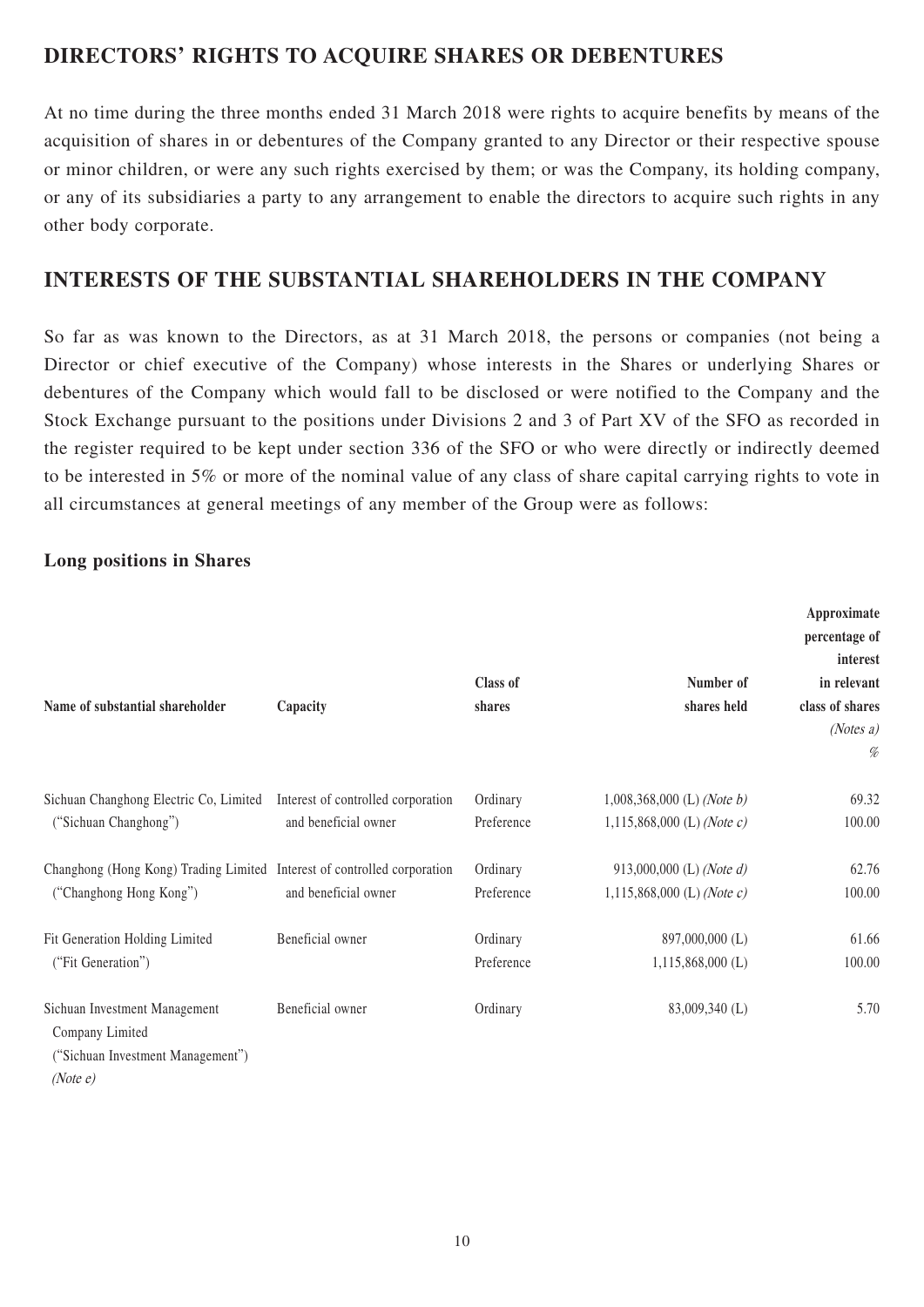|                                                                                                     |                                    |          |                | Approximate     |
|-----------------------------------------------------------------------------------------------------|------------------------------------|----------|----------------|-----------------|
|                                                                                                     |                                    |          |                | percentage of   |
|                                                                                                     |                                    |          |                | interest        |
|                                                                                                     |                                    | Class of | Number of      | in relevant     |
| Name of substantial shareholder                                                                     | Capacity                           | shares   | shares held    | class of shares |
|                                                                                                     |                                    |          |                | (Notes a)       |
|                                                                                                     |                                    |          |                | %               |
| Sichuan Provisional Investment<br>Group Company Limited<br>("Sichuan Investment Group")<br>(Note e) | Interest of controlled corporation | Ordinary | 83,009,340 (L) | 5.70            |
| Typical Faith Limited (Note f)                                                                      | Beneficial owner                   | Ordinary | 82,415,762 (L) | 5.67            |

Notes:

- (a) The percentages are calculated based on the total number of Shares and preference shares of the Company in issue as at 31 March 2018, which were 1,454,652,000 and 1,115,868,000, respectively.
- (b) Of the 1,008,368,000 Shares held by Sichuan Changhong, 95,368,000 Shares were held directly, 16,000,000 Shares were held through its wholly-owned subsidiary, Changhong Hong Kong and 897,000,000 Shares were held through Fit Generation, which is wholly owned by Changhong Hong Kong. Sichuan Changhong is therefore deemed to be interested in the Shares held by Changhong Hong Kong and Fit Generation for the purpose of the SFO.
- (c) 1,115,868,000 preference shares of the Company were held by Fit Generation, which is wholly owned by Changhong Hong Kong. Each of Sichuan Changhong and Changhong Hong Kong is therefore deemed to be interested in the preference shares of the Company held by Fit Generation for the purpose of the SFO.
- (d) Of the 913,000,000 Shares held by Changhong Hong Kong, 16,000,000 Shares were held directly and 897,000,000 Shares were held through Fit Generation. As Fit Generation is wholly-owned by Changhong Hong Kong, Changhong Hong Kong is deemed to be interested in the Shares held by Fit Generation for the purpose of the SFO.
- (e) Sichuan Investment Management is wholly-owned by Sichuan Investment Group, which is deemed to be interested in the Shares held by Sichuan Investment Management for the purpose of the SFO.
- (f) Typical Faith Limited is wholly-owned by Mr. Zhu.

Save as disclosed above, as at 31 March 2018, the Directors were not aware of any other person who had an interest or short position in the Shares or underlying Shares of the Company which would fall to be disclosed under Divisions 2 and 3 of Part XV of the SFO, or who was interested in 5% or more of the nominal value of any class of share capital, or options in respect of such capital, carrying rights to vote in all circumstances at general meetings of the Company.